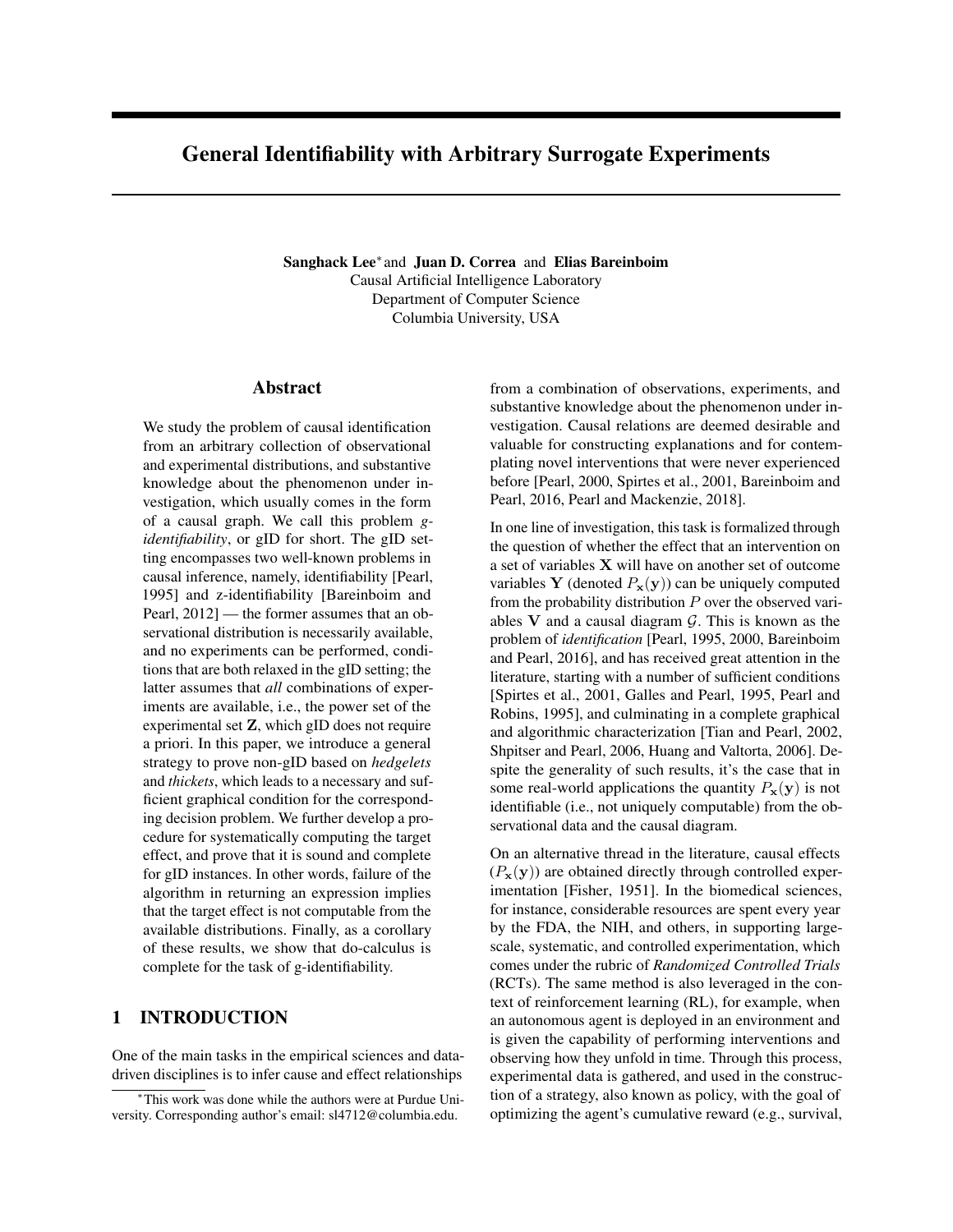profitability, happiness). Despite all the inferential power entailed by this approach, there are real-world settings where controlling the variables in  $X$  is not feasible, possibly due to economical, technical, or ethical constraints.

In this paper, we note that these two approaches can be seen as extremes in a spectrum of possible research designs, which can be combined to solve very natural, albeit non-trivial, causal inference problems. In fact, this generalized setting has been investigated in the literature under the rubric of *z-identifiability* (zID, for short) [Bareinboim and Pearl, 2012].<sup>1</sup> Formally, zID asks whether  $P_x(y)$ can be uniquely computed from the combination of the observational distribution  $P(V)$  and the experimental distributions  $P_{\mathbf{z}'}(\mathbf{V})$ , for all  $\mathbf{Z}' \subseteq \mathbf{Z}$ , for some  $\mathbf{Z} \subseteq \mathbf{V}$ . We highlight two critical assumptions underlying this setting. First, note that it may be challenging to intervene on some of the subsets of the variables, which means that the original zID assumption that experiments over *all* subsets of Z are available may not be attainable in some realworld applications; e.g., for  $\mathbb{Z} = \{Z_1, Z_2\}$ , zID assumes that experimental data over  $\{\{\}, \{Z_1\}, \{Z_2\}, \{Z_1, Z_2\}\}\$ are available. Second, zID assumes that the observational distribution (null intervention) is always available, which, while attainable in many settings, may be hard to measure in others. For instance, when a RL agent has to act in an environment where no behavior policy exists. For concreteness, we discuss below two applications where these assumptions are shown to be too stringent.

Example 1. (Drug-drug interactions) Consider the causal graphs in Fig. 1, where *Y* represents *cardiovascular disease*, *W blood pressure*, *X*<sup>1</sup> taking an *antihypertensive* drug, and  $X_2$  the use of an *anti-diabetic* drug. While it's currently understood that diabetes and hypertension do not affect each other (no direct link between them), it's common for patients with type 2 diabetes to be susceptible to hypertension, since both conditions share important confounding factors (graphically encoded through the bidirected arrows) [Ferrannini and Cushman, 2012]. The goal of the analysis is to assess the effect of prescribing a treatment for both conditions on the risk of developing cardiovascular diseases,  $P_{x_1,x_2}(y)$ . There are two RCTs that separately control for  $X_1$  and  $X_2$ , which means that  $P_{x_1}$ (V) and  $P_{x_2}$ (V) are available. These distributions do not satisfy the requirements of zID, which expects all combinations of experiments, including  $P_{x_1,x_2}(\mathbf{V})$  itself, the very target of the analysis. It turns out that for the models in Figs. 1a- b,  $P_{x_1,x_2}(y) = \sum_{w} P_{x_2}(y|w) P_{x_1}(w)$ , which means that the experimental studies suffice to identify the



Figure 1:  $P_{x_1,x_2}(y)$  can be identified from  $P_{x_1}(\mathbf{V})$  and  $P_{x_2}$ (V) in (a) and (b), but not in (c) and (d). Differences among the causal diagrams are highlighted in red.

joint effect. The same effect is not identifiable in Figs. 1cd (for further details, see Appendix A.1).  $\Box$ 

Example 2. (Multivariate testing (MVT)) The causal graphs in Fig. 2 represent simplified models of a largescale experimentation platform of a hypothetical Internet company. There, *X*1*, X*<sup>2</sup> represent a set of features, and *Y*1*, Y*<sup>2</sup> different outcome variables (e.g., click-through rates, users' happiness). The various teams perform online experiments varying a diverse set of features at the same time, and then track the changes in the different outcome variables. This procedure is known as multivariate testing (MVT), which generalizes A/B testing. In practice, MVT allows the company to estimate the joint experimental distribution  $P_{x_1,x_2}(\mathbf{V})$ . The goal is to identify the impact of changes in individual features, say  $P_{x_1}(y_1)$  and  $P_{x_2}(y_2)$ , so that the teams can be rewarded based on their specific contributions. In Fig. 2a, given experiments performed simultaneously,  $P_{x_1,x_2}(\mathbf{y})$ , each of the team's announced outcomes can be obtained as  $P_{x_1}(y_1) = P_{x_1,x_2}(y_1)$  and  $P_{x_2}(y_2) = P_{x_1,x_2}(y_2)$ . On the other hand, the individual effects are not identifiable from  $P_{x_1,x_2}(\mathbf{y})$  in Fig. 2b and c (for more details, see Appendix A.1).  $\Box$ 

Our goal in this paper is to explicate the conditions under which inferences as the ones discussed above are licensed from first principles. More broadly, we investigate the problem of general identification of causal effects from an arbitrary combination of observational and experimental distributions, and substantive knowledge specified in the form of a causal graph, which we call g-identification (for short, gID). Specifically, our contributions are as follows: 1. We prove a necessary and sufficient graphical condition for gID, which follows from two new graphical constructions called *hedgelets* and *thickets*. These structures constitute flexible and general building blocks that are helpful to understand and characterize general identification problems (Sec. 3); 2. Leveraging these results, we develop a sound and complete algorithm that returns any expression derivable from an arbitrary collection of observations and experiments. As a corollary, we prove that do-calculus is complete for g-identification (Sec. 4).

<sup>&</sup>lt;sup>1</sup>This problem can be seen as closely related to the nonparametric version of instrumental variables (IVs), but for when the combination of both observational and experimental data is available. By and large, but not exclusively, the literature on IVs is mostly focused on some parametric settings.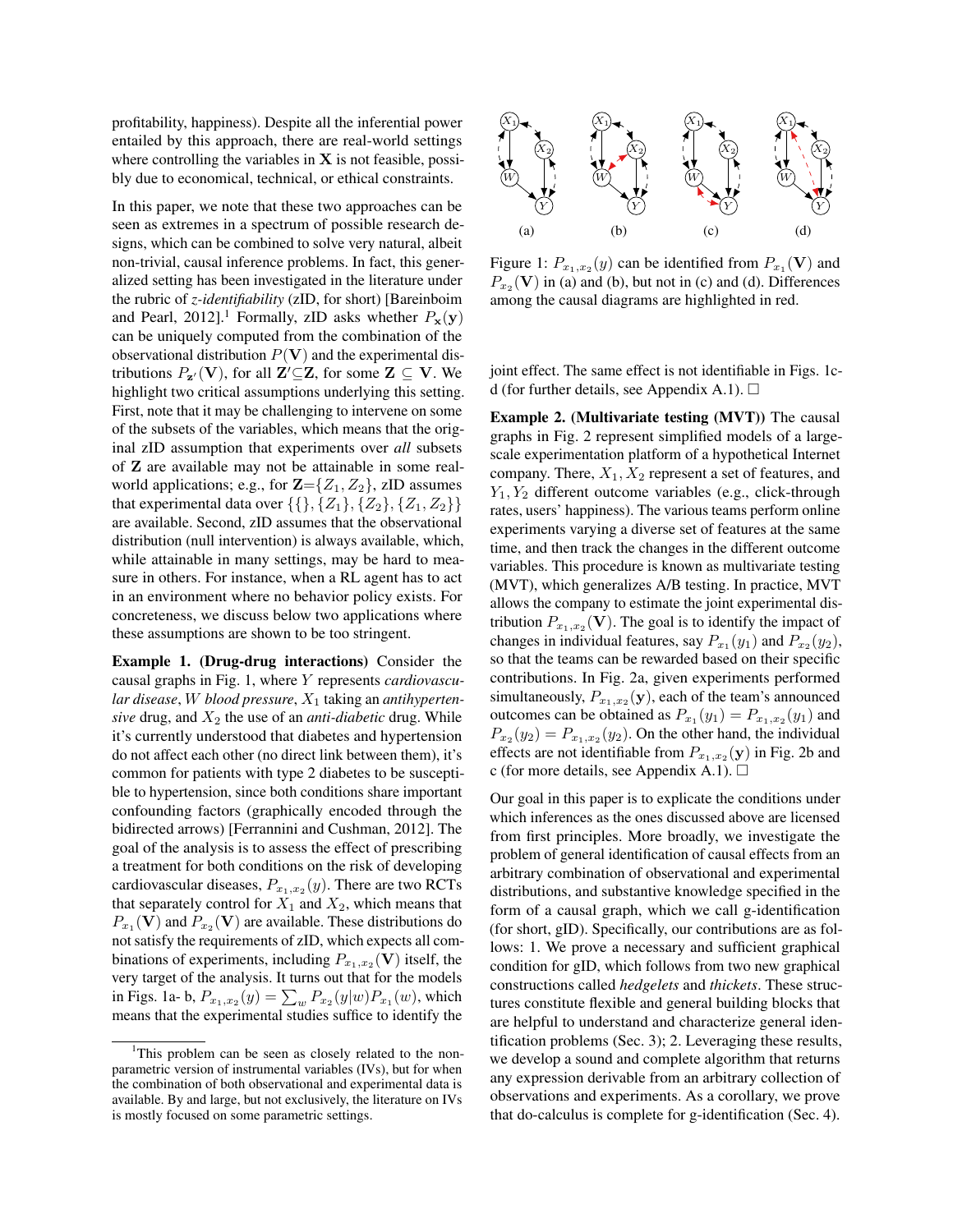#### 2 PRELIMINARIES

We denote variables by capital letters, *X*, and values by small letters, *x*. Bold letters, **X** or **x**, represent sets of variables or values. The domain of a variable *X* is denoted by  $\mathfrak{X}_X$ . Two values x and z are said to be consistent if they share the common values for  $X \cap Z$ . We also denote by  $x \setminus Z$  the value of  $X \setminus Z$  consistent with x. We assume that domain of every variable is finite.

Our analysis heavily relies on causal graphs, which we often assign a calligraphic letter, e.g., *G*, *F*, or *H*. We denote by  $V(\mathcal{H})$  the set of vertices (i.e., variables) in a graph *H*. A vertex-induced subgraph is denoted by brackets, e.g., *G*[W], which includes W and the edges among its elements. We define  $G \setminus X$  as  $G[V(G) \setminus X]$ . A root set of a graph is a set of variables that does not have outgoing edges. We use kinship notation for graphical relationships such as parents, children, descendants, and ancestors of a set of variables. For example, the set of parents of X in *G* is denoted by  $pa(\mathbf{X})_G := \bigcup_{X \in \mathbf{X}} pa(X)_G$ . Similarly, we define *ch*, *de*, and *an*. Written as *P a*, *Ch*, *De*, and *An* (i.e., capitalized), the argument is included as well, e.g.,  $De(X)_{\mathcal{G}} := de(X)_{\mathcal{G}} \cup X$ . We denote by  $\pi$  a topological ordering of vertices in  $\mathcal{G}$ , and  $\mathbf{V}_{\pi}^{(i-1)}$  to be the set of observable variables preceding  $V_i$  in  $\pi$ . A path consisting of only bidirected edges is called a bidirected path.

We use Structural Causal Models (SCMs) [Pearl, 2000] as our basic semantical framework. An SCM *M* is a 4 tuple  $\langle U, V, F, P(U) \rangle$ , where U is a set of exogenous variables; V is a set of endogenous variables; F is a set of functions  $\{f_V\}_{V \in \mathbf{V}}$ , which determines the value of a variable, e.g.,  $v \leftarrow f_V(\mathbf{pa}_V, \mathbf{u}^V)$  is a function with  $\mathbf{PA}^V \subseteq \mathbf{V} \setminus \{V\}$  and  $\mathbf{U}^V \subseteq \mathbf{U}$ ; and  $P(\mathbf{U})$  is a joint probability distribution over U. A SCM *M* induces a causal graph *G* (also called a semi-Markovian graph) where V is a set of vertices, directed edges are formed satisfying  $\mathbf{PA}^{V} = pa(V)g$ , and each bidirected edge corresponds to an unobserved confounder between two variables, that is,  $V_i \leftrightarrow V_j$  if  $\mathbf{U}^i \cap \mathbf{U}^j \neq \emptyset$ . Interventions are defined through an operator called  $do(X = x)$ , which sets the intervened variables **X** to specific values  $x \in \mathfrak{X}_X$ . Given a model *M*, an intervention  $do(X = x)$  induces a submodel  $\mathcal{M}_{\mathbf{x}}$ , where  $f_X$  of **F** is replaced by  $f_X = x$  for every  $X \in \mathbf{X}$  where *x* is consistent with **x**. This submodel  $\mathcal{M}_x$  induces a causal graph  $\mathcal{G}_{\overline{X}}$ , which reads as  $\mathcal{G}$ with edges onto any of X removed.

We now revisit some key notions for deciding identifiability developed in the context of non-experimental settings. First, we define a special type of cluster of variables called *confounded components* [Tian and Pearl, 2002].

**Definition 1** (C-component). Let G be a semi-Markovian graph such that a subset of its bidirected arcs forms a span-



Figure 2: Given experiments available on  $\{X_1, X_2\}$ , both causal distributions  $P_{x_1}(y_1)$  and  $P_{x_2}(y_2)$  are identifiable in (a), but  $P_{x_2}(y_2)$  is not identifiable in (b) and (c). In all cases,  $P_{x_1}(y_2)$  and  $P_{x_2}(y_1)$  are not identifiable.

ning tree over all vertices in  $G$ . Then  $G$  is a c-component.

Given a semi-Markovian graph *G* over a set of variables V, there exists a unique partition such that each subgraph is a maximal c-component. We denote by  $C(G)$  the set of c-components that partitions the vertices in  $G$ , so that  $\mathcal{C}(\mathcal{G}) = {\mathbf{W}_i}_{i=1}^k$  implies that  $\mathcal{G}[\mathbf{W}_i]$  is a c-component, for each  $W_i \subseteq V$ , and there is no bidirected edge between  $W_i$  and  $W_j$  in  $G$  for  $i \neq j$ . Armed with this definition, we build towards the hedge with the following notion adapted from [Shpitser and Pearl, 2006].

Definition 2 (C-forest). A semi-Markovian graph *G* with root set  $\bf{R}$  is said to be an  $\bf{R}$ -rooted c-forest if  $\cal{G}$  is a c-component with a minimal number of edges.

The minimality with respect to the number of edges guarantees that every vertex not in the root set of a c-forest has one child and its bidirected edges form exactly a spanning tree. We are now ready to define a hedge as follows.

Definition 3 (Hedge). A hedge is a pair of R-rooted cforests  $\langle \mathcal{F}, \mathcal{F}' \rangle$  such that  $\mathcal{F}' \subseteq \mathcal{F}$ .

To realize the connection between definitions, note that given disjoint sets  $X, Y \subset V$ , if  $R \subseteq An(Y)_{\mathcal{G}_X}, \mathcal{F} \cap$  $X \neq \emptyset$ , and  $\mathcal{F}' \cap X = \emptyset$ , Def. 3 reduces to the original definition. The existence of such structure precludes the identifiability of  $P_x(y)$  from  $P(V)$  [Shpitser and Pearl, 2006]. Moreover, as it will become evident throughout this paper, tying a hedge to a particular effect constrains its use in tasks other than classic identification. In the new treatment pursued in this paper, we separate a hedge as a graphical structure itself from its use as a witness of the non-identifiability of a specific causal distribution. We say that the new hedge structure  $\langle \mathcal{F}, \mathcal{F}' \rangle$  is *formed for*  $P_{\mathbf{x}}(\mathbf{y})$ in  $G$  (i.e.,  $G$  has the hedge structure as a subgraph relative to  $X$  and  $Y$ ) whenever referring to the original semantics, i.e., regarding the non-identifiability of  $P_x(y)$ .

Further, we'll distinguish two parts of a hedge  $\langle F, F' \rangle$ : the 'top' part, denoted by  $\mathcal{F}^{\prime\prime} = \mathcal{F} \setminus \mathbf{V}(\mathcal{F}^{\prime})$ , and the 'bottom' part, which is  $\mathcal{F}'$ . When the top is empty (i.e.,  $F = \mathcal{F}'$ , we will call this hedge *degenerate*.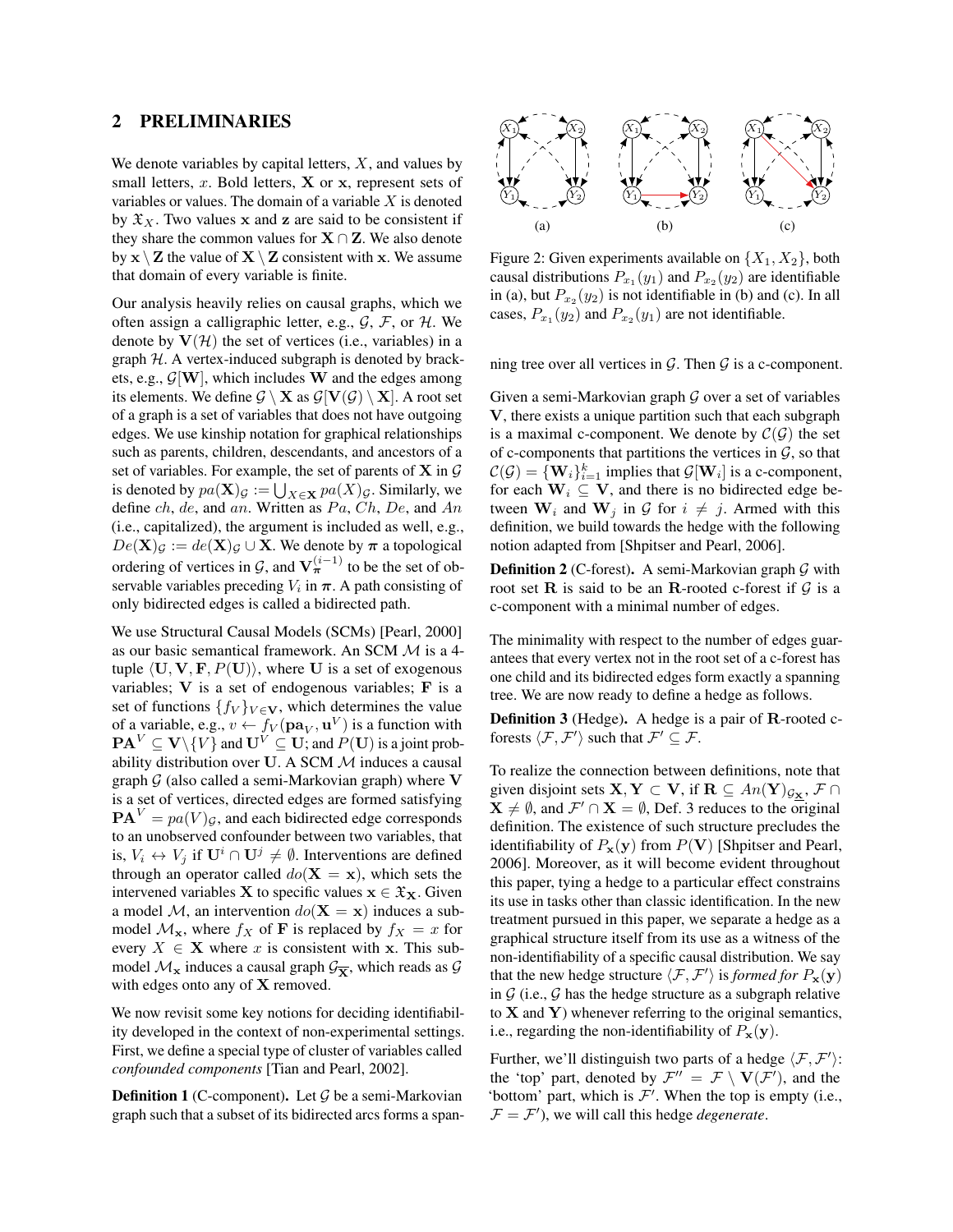#### 3 G-IDENTIFIABILITY

We first introduce a new task that formalizes and generalizes the identifiability and z-identifiability settings by allowing a more flexible input consisting of any combination of observational and experimental distributions.

**Definition 4** (g-Identifiability). Let  $X$ ,  $Y$  be disjoint sets of variables,  $\mathbb{Z} = {\mathbf{Z}_i}_{i=1}^m$  be a collection of sets of variables, and let  $G$  be a causal diagram.  $P_x(y)$  is said to be g-identifiable from  $\mathbb Z$  in  $\mathcal G$ , if  $P_{\mathbf x}(\mathbf y)$  is uniquely computable from distributions  $\{P(\mathbf{V} \mid do(\mathbf{z}))\}_{\mathbf{Z}\in\mathbb{Z},\mathbf{z}\in\mathfrak{X}_{\mathbf{Z}}}$  in any causal model which induces *G*.

A traditional and pervasive assumption made throughout the identification literature is that a probability distribution describing the natural state of the system is available, that is,  $P(V)$ . In the setting defined above, such distribution is not a priori required unless the empty set is explicitly included in  $Z$ . The following statement can be shown based on the definition of g-identifiability:

**Lemma 1.** Let **X**, **Y** be disjoint sets of variables,  $\mathbb{Z} =$  ${Z_i}_{i=1}^m$  *be a collection of sets of variables, and let*  $G$  *be a causal diagram.*  $P_x(y)$  *is not g-identifiable from*  $\mathbb Z$  *in*  $\mathcal G$ *if there exist two causal models*  $M_1$  *and*  $M_2$  *compatible with*  $G$  *such that*  $P_{\mathbf{z}}^1(\mathbf{v}) = P_{\mathbf{z}}^2(\mathbf{v})$  *for all*  $\mathbf{Z} \in \mathbb{Z}$ ,  $\mathbf{z} \in \mathfrak{X}_{\mathbf{Z}}$ , but  $P^1_{\mathbf{x}}(\mathbf{y}) \neq P^2_{\mathbf{x}}(\mathbf{y})$ *.* 

*Proof.* The inequality eliminates the possibility of the existence of a function from available experimental distributions to  $P_x(y)$  given  $\mathcal{G}$ .  $\Box$ 

Even though this statement formally characterizes nong-identifiability of a certain data collection, it does not provide any insight on how to determine if such pair of models exists, or how to construct them when a given instance is not g-identifiable. If not ambiguous, we omit the prefix g- and use the term identifiability to convey its non-technical generic meaning.

#### HEDGELETS AND THICKETS

When considering multiple experimental distributions as inputs, a graphical structure that might be able to witness the non-g-identifiability has to account for all available experiments. To deal with the complexity added by a broader input, we introduce *hedgelets*, a unique decomposition of a hedge. Based on this decomposition, we will demonstrate a new way of proving non-identifiability, in the context of the more general task of g-identifiability. We define how to obtain the set of hedgelets associated with any given hedge  $\langle \mathcal{F}, \mathcal{F}' \rangle$ .

Definition 5 (hedgelet decomposition). The hedgelet decomposition of a hedge  $\langle F, F' \rangle$  is the collection of



Figure 3: Hedgelet decomposition of hedges and a thicket (color coded in blue and red with purple for shared elements). Each of (a) and (b) is a hedge formed for  $P_{\bf r}({\bf x})$  or a thicket with respect to  $\mathbb{Z} = \{\{X_1\}, \{X_2\}\}\$  while (c) is not a hedge but a thicket. The hedge  $\langle F, \mathcal{F}' \rangle$  in (d) is decomposed into (e)  $\mathcal{F}({T_2, T_3, T_5, T_6})$  (f)  $\mathcal{F}({T_1, T_4})$ .

hedgelets  $\{\mathcal{F}(\mathbf{W})\}_{\mathbf{W}\in\mathcal{C}(\mathcal{F}^{\prime\prime})}$  where each hedgelet  $\mathcal{F}(\mathbf{W})$ is a subgraph of *F* made of (i)  $\mathcal{F}[\mathbf{V}(\mathcal{F}') \cup \mathbf{W}]$  and (ii)  $\mathcal{F}[De(\mathbf{W})_{\mathcal{F}}]$  without bidirected edges.

Analogous to a hedge, a hedgelet  $H$  has a top section  $H''$ and a bottom section  $\mathcal{H}'$ . The UCs between the top and bottom parts are called 'crossing UCs', and are denote by  $U_{\mathcal{H}}^{\times}$ . And the variables transmitting their values through the crossing directed edges, will be called 'frontiers' and denoted by  $\mathbf{V}_{\mathcal{H}}^{\downarrow}$ .

Let  $\mathbb{H}_{\mathcal{F}} = {\{\mathcal{F}(\mathbf{W})\}}_{\mathbf{W} \in \mathcal{C}(\mathcal{F}^{\prime\prime})}$  be the set of *hedgelets* of  $\langle \mathcal{F}, \mathcal{F}' \rangle$ . For a degenerate hedge,  $\mathbb{H}_{\mathcal{F}}$  contains a single hedgelet  $\mathcal{F}(\emptyset) = \mathcal{F}$ , which we call a *degenerate* hedgelet. Given a non-degenerate hedge, for every hedgelet *H* in it, there exists at least one directed edge, and exactly one bidirected edge (i.e., a crossing UC) between  $\mathcal{H}'$  and  $\mathcal{H}''$ by definition.<sup>2</sup> We denote by  $U_{\mathcal{H}}^{\times}$ , the only crossing UC of a non-degenerate hedgelet  $\mathcal{H}$ , i.e.,  $\mathbf{U}_{\mathcal{H}}^{\times} = \{U_{\mathcal{H}}^{\times}\}.$ 

For a simple example, see Fig. 3a, a hedge  $\langle F, \mathcal{F}' \rangle$  for  $P_x(r)$ . This hedge can be decomposed into two hedgelets  $\mathcal{F}(\lbrace X_1 \rbrace)$  in blue (i.e.,  $\mathcal{G}[\lbrace X_1, R \rbrace]$ ) and  $\mathcal{F}(\lbrace X_2 \rbrace)$  in red (i.e.,  $\mathcal{G}[\{X_2, R\}]$ ). Fig. 3b is a hedge  $\langle \mathcal{F}, \mathcal{F}' \rangle$  for  $P_{\mathbf{x}}(\mathbf{r})$ , which can be similarly decomposed into two hedgelets  $\mathcal{F}(\{X_1\})$  and  $\mathcal{F}(\{X_2\})$ . For another example, consider

<sup>&</sup>lt;sup>2</sup>Since directed edges of  $F$  form a forest with all its roots in  $\mathcal{F}'$ , there must exists a directed edge between them. If there exists no bidirected edge (or more than one bidirected edge) between them, it contradicts the fact that  $\mathcal F$  is a c-component (or  $\mathcal{F}'$  is a c-component and  $\mathcal F$  is a c-component with minimal edges due to Defs 2 and 3).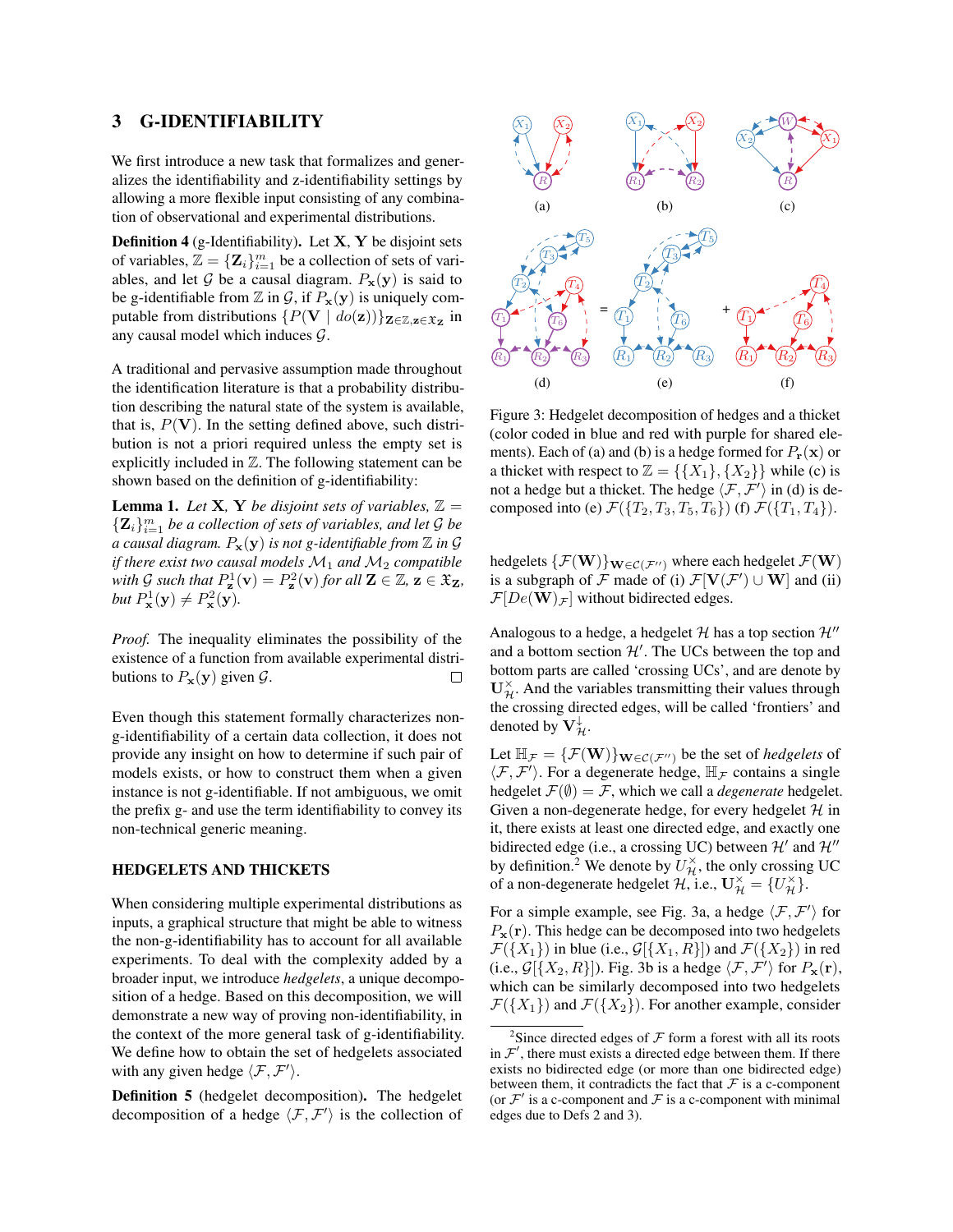a hedge  $\langle F, \mathcal{F}' \rangle$  in Fig. 3d. The top  $\mathcal{F}'' = \mathbf{T}$  decomposes into  $W_1 = \{T_2, T_3, T_5, T_6\}$  and  $W_2 = \{T_1, T_4\}.$ For  $\mathcal{H}_1 = \mathcal{F}(\mathbf{W}_1)$ , shown in Fig. 3e, we first take  $\mathcal{F}[\mathbf{W}_1 \cup \mathbf{R}]$ , which is equivalent to  $\mathcal{H}_1 \setminus \{T_1, T_4\}$ . Then,  $\mathcal{F}[De(\mathbf{W}_1)_\mathcal{F}]$  without bidirected edges is added, which is responsible for  $T_2 \to T_1 \to R_1$ , so that  $\mathbf{W}_1 \subseteq an(\mathbf{R})_{\mathcal{H}_1}$ . The same procedure is applied to obtain  $\mathcal{H}_2 = \mathcal{F}(\mathbf{W}_2)$ , shown in Fig. 3f. In this example, both hedgelets share common frontiers (i.e.,  $\mathbf{V}_{\mathcal{H}_1}^{\downarrow} = \mathbf{V}_{\mathcal{H}_2}^{\downarrow} = \{T_1, T_6\}$ ).

Now, we will describe a graphical structure relative to the available input distributions entailed by  $\mathbb Z$ , that precludes the g-identifiability of a causal effect  $P_x(y)$  in  $G$ . That is, whenever *G* contains such structure,  $P_x(y)$  is not gidentifiable from  $\{P_{\mathbf{z}}(\mathbf{V})\}_{\mathbf{Z}\in\mathbb{Z},\mathbf{z}\in\mathfrak{X}_{\mathbf{Z}}}$  in  $\mathcal{G}$ .

Definition 6 (Thicket). Let R be a non-empty set of variables and Z be a collection of sets of variables in *G*. A thicket  $\mathcal{J} \subseteq \mathcal{G}$  is an R-rooted c-component consisting of a minimal c-component over  $R$  and hedges

$$
\mathbb{F}_{\mathcal{J}} = \{ \langle \mathcal{F}_{\mathbf{Z}}, \mathcal{J}[\mathbf{R}] \rangle \mid \mathcal{F}_{\mathbf{Z}} \subseteq \mathcal{G} \setminus \mathbf{Z}, \mathbf{Z} \cap \mathbf{R} = \emptyset \}_{\mathbf{Z} \in \mathbb{Z}}.
$$

Let  $X, Y$  be disjoint sets of variables in  $G$ . A thicket  $\mathcal J$  is said to be formed for  $P_{\mathbf x}(\mathbf y)$  in  $\mathcal G$  with respect to  $\mathbb{Z}$  if  $\mathbf{R} \subseteq An(\mathbf{Y})_{\mathcal{G}_{\mathbf{X}}}$  and every hedgelet of each hedge  $\langle \mathcal{F}_{\mathbf{Z}}, \mathcal{J}[\mathbf{R}] \rangle$  intersects with **X**.

If  $\mathbf{Z} \cap \mathbf{R} = \emptyset$  for some  $\mathbf{Z} \in \mathbb{Z}$ , a thicket can be viewed as a superimposition of hedges where each of them comes from a subgraph of the thicket obtained by excluding an available experiment that was not performed on any of R. Otherwise if  $\mathbf{Z} \cap \mathbf{R} \neq \emptyset$  for every  $\mathbf{Z} \in \mathbb{Z}$ , that is, every experiment disrupts  $\mathbf{R}, \mathcal{J}$  will simply be a spanning tree over R with bidirected arcs. Whenever this is the case, we call this thicket *degenerate*, which consists of a degenerate hedge with a single degenerate hedgelet.

To illustrate see Figs. 3a to 3c. Each causal diagram is a thicket for  $P_x(\mathbf{r})$  with respect to  $\mathbb{Z} = \{\{X_1\}, \{X_2\}\}\$  with two hedges in red and blue where each hedge itself is a hedgelet. Fig. 4 illustrates a more involved thicket, which can be viewed as formed for some combination of the following queries and experimental specifications —  $P_b(\mathbf{r})$ , *Pa,d*(r), *Pe,f,g*(r), or *Pc,f* (r), and *{{A, E}, {D, F, G}}* or  $\{\{A\}, \{D\}\}.$ 

Thicket, hedge, and hedgelet form a hierarchical structure where the former can be decomposed into the latter. These structures will be instrumental to our analysis of g-identifiability in the next sections.

### 3.1 NON-IDENTIFIABILITY WITH HEDGELET DECOMPOSITION

In this section, we focus on constructing two models demonstrating non-identifiability of a query using a thicket  $\mathcal J$  whose root set is denoted by  $\mathbf R$  and top variables by **T** (i.e.,  $\mathbf{T} = \mathbf{V}(\mathcal{J}) \setminus \mathbf{R}$ ). Moreover, we allow a query  $P_x(\mathbf{r})$  to have  $\mathbf{X} = \emptyset$ , corresponding to an observational quantity, which is trivially identifiable in previous identifiability problems where an observational distribution  $P(\mathbf{v})$ was always considered as one of available distributions, but this is not obvious if only non-observational data is available.

Let  $\mathbb{H} = \bigcup_{\langle \mathcal{F}, \mathcal{F}' \rangle \in \mathbb{F}_{\mathcal{J}}} \mathbb{H}_{\mathcal{F}}$ , that is, the aggregation of all hedgelets induced by the hedges of  $\mathcal{J}$ .<sup>3</sup> Let  $\mathbb{H}(V)$  be the subset of  $\mathbb H$  where  $V \in V$  appears. For a set of variables  $\mathbf{V}',$  let  $\mathbb{H}(\mathbf{V}') = \bigcup_{V \in \mathbf{V}'} \mathbb{H}(V)$ .

Non-identifiability of a Causal Effect for a Nondegenerate Thicket We consider constructing two models  $\mathcal{M}_1$  and  $\mathcal{M}_2$  agreeing in the available distributions but yielding a different result for the causal effect. This section only considers non-degenerate thickets, and, hence, non-degenerate hedgelets.

We denote by U' and U'' the UCs among  $\mathcal{J}[\mathbf{R}]$  and  $\mathcal{J}\setminus\mathbf{R}$ , respectively. Let  $U\in\mathbf{U}'$  be a binary variable with  $\mathfrak{X}_U = \{0, 1\}$ , and  $P(\mathbf{u}') = 2^{-|\mathbf{U}'|}$ . Let every  $U \in \mathbf{U} \setminus \mathbf{U}'$ be a *k*-bit variable where *k* is the number of hedgelets wherein *U* appears, and  $P(u)=2^{-k}$ . For both models, every  $T \in \mathbf{T}$  is a  $\ell$ -bit integer where  $\ell = |\mathbb{H}(T)|$ , so that each bit is responsible for its corresponding hedgelet in  $\mathbb{H}(T)$ . We use  $\wedge$ ,  $\bigoplus$ , and  $\overline{v}$  to denote *and*, *exclusive-or*, and *bitwise-complement* operation, respectively.

For each hedgelet  $\mathcal{H} \in \mathbb{H}(T)$ , define

$$
t_{\mathcal{H}} \leftarrow \bigoplus_{V \in pa(T)_{\mathcal{H}}} v_{\mathcal{H}} \oplus \bigoplus_{U \in \mathbf{U}_{\mathcal{H}}^T} u_{\mathcal{H}} \qquad (1)
$$

where  $U_{\mathcal{H}}^T$  is the set of UCs pointing towards *T* in  $\mathcal{H}$ , and  $v_H$  (or  $u_H$ ) is the bit of *v* (or *u*) corresponding to *H*. Then *t* is defined as an integer made of bits  $\langle t_H \rangle_{\mathcal{H} \in \mathbb{H}(T)}$ .<sup>4</sup>

Consider  $R \in \mathbf{R}$ , then let  $\mathbf{U}^{\prime R}$  be the UCs connected to *R* in  $\mathcal{J}[\mathbf{R}]$ , and let  $\mathbf{U}^R$  be those connected to *R* in *H*. Next, pick an arbitrary  $R^* \in \mathbf{R}$  and define a function for  $R \in \mathbf{R}$  in both models, except for  $R^*$  in  $\mathcal{M}_2$  as follows.<sup>5</sup>

$$
r \leftarrow \left(\bigwedge_{T \in pa(R)\mathcal{F}} \mathbf{1}_{t=0} \wedge \bigwedge_{U \in \mathbf{U}^R \setminus \mathbf{U}^{\prime R}} \mathbf{1}_{\bar{u}=0} \right) \wedge \bigoplus \mathbf{u}^{\prime R}. (2)
$$

As for  $R = R^*$  for  $\mathcal{M}_2$  define:

$$
r \leftarrow \left(\bigwedge_{T \in pa(R)\mathcal{F}} \mathbf{1}_{t=0} \wedge \bigwedge_{U \in \mathbf{U}^R \setminus \mathbf{U}'^R} \mathbf{1}_{\bar{u}=0}\right) \wedge \overline{\bigoplus \mathbf{u}'^R}, \tag{3}
$$

<sup>3</sup>There may be identical hedgelets coming from different hedges.

<sup>4</sup>The order of the bits does not matter.

 $5$ The  $\bigwedge$  operator works as a universal quantifier and outputs 1 if its argument is empty, e.g.,  $pa(R)_{\mathcal{F}} = \emptyset$  or  $\mathbf{U}^R \setminus \mathbf{U}'^R = \emptyset$ .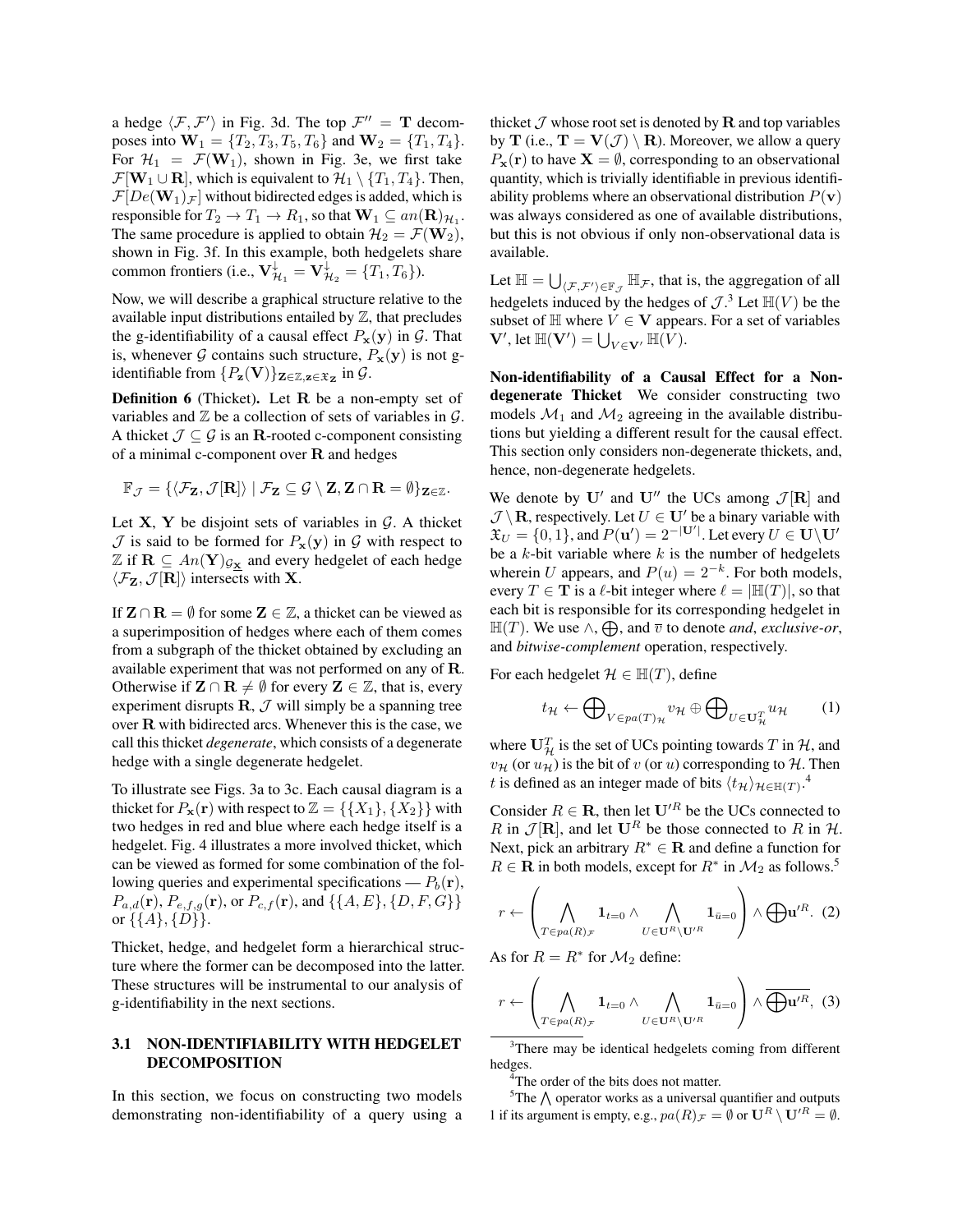

Figure 4: (a) Thicket with two hedges in red and blue with the shared parts in purple, and (b, c, d), their three hedgelets.

where  $\mathbf{1}_{\bar{u}=0}$  is 1 if every bit of *u* is 1, and 0 otherwise.

Now, we characterize this parametrization with respect to the distributions these two models generate.

**Lemma 2.** Let  $\mathcal{H}$  be a hedgelet in  $\mathbb{H}$  and  $U$  be  $U_{\mathcal{H}}^{\times}$ , then the above parametrization satisfies  $\bigoplus_{T\in \mathbf{V}_{\mathcal{H}}^{\downarrow}}t_{\mathcal{H}}=\overline{u}_{\mathcal{H}}.$ *H*

*Proof.* Let  $\langle F, F' \rangle$  be the hedge associated with *H*, and let  $\mathbf{W} \in \mathcal{C}(\mathcal{F}'')$  such that  $\mathcal{H} = \mathcal{F}(\mathbf{W})$ .  $\mathcal{H}''$  is a  $\mathbf{V}^{\downarrow}_{\mathcal{H}}$ -rooted forest where each  $T \in V_H^{\downarrow}$  is a root of a tree in the forest. By the parametrization, bits of W with respect to  $H$  carry the bit-parity of preceding UCs in *H*. Due to the forestness of the directed edges in  $\mathcal{H}^{\prime\prime}$ , taking the XOR of all  $V_{\mathcal{H}}^{\downarrow}$ is equivalent to computing the XOR of all unobservable parents of variables in W. Since each one of such UCs is a parent of two variables in **W**, except for  $U_{\mathcal{H}}^{\times}$ , all but  $U_{\mathcal{H}}^{\times}$ are counted twice. Due to the nature of XOR, repeated values cancel out and all that is left is  $U_{\mathcal{H}}^{\times}$ .  $\Box$ 

**Lemma 3.** Let  $T' \subseteq T$  such that there exists a hedgelet  $\mathcal{H} \in \mathbb{H} \setminus \mathbb{H}(\mathbf{T}')$ *. Then, under the intervention*  $do(\mathbf{t}'),$ *there exists*  $R \in \mathbf{R}$ *, for any instantiation of* **U***, such that*  $r = 0$  *in both models.* 

*Proof.* Let  $\mathbf{W} = \mathbf{V}_{\mathcal{H}}^{\downarrow}$  and  $U = U_{\mathcal{H}}^{\times}$  be the frontiers and the crossing UC of *H*, respectively. If  $u_{\mathcal{H}} = 0$ , then the  $R \in \mathbf{R}$  pointed by *U* in *J*, will be 0 since  $U \in \mathbf{U}^R \setminus \mathbf{U}'^R$ . Otherwise  $u_{\mathcal{H}} = 1$ , and by Lemma 2 we have  $\bigoplus \mathbf{w}_{\mathcal{H}} = 1$ . Therefore, there must be at least one *W* where  $w_{\mathcal{H}} = 1$ . As a consequence,  $\overline{w_H} = 0$  ensures that  $r = 0$  for  $R \in \mathbb{R}$ pointed by *W*.

**Lemma 4.** *Both models agree on*  $P_t(\mathbf{v})$  *if there exists a hedgelet*  $\mathcal{H} \in \mathbb{H} \setminus \mathbb{H}(\mathbf{T}').$ 

*Proof.* Let us denote by superscript  $<sup>1</sup>$  and  $<sup>2</sup>$  for values</sup></sup> for  $\mathcal{M}_1$  and  $\mathcal{M}_2$ . First, given  $\mathbf{u}^1 \setminus \mathbf{U}' = \mathbf{u}^2 \setminus \mathbf{U}'$ , both models yield the same outcome for **T**, i.e.,  $t^1 = t^2$ . With at least one hedgelet intact, there must exist  $R \in \mathbf{R}$  whose value must be 0 in both models regardless of the value of  $U'$  (Lemma 3). For readability, let us call such  $R$  as 'blacked-out' since its value is suppressed to 0 regardless of  $U^{\prime R}$ . Then, the value of each non-blacked-out  $R \in \mathbf{R}$ will be determined by  $U^{\prime R}$ .

Now, we will prove that there exists an injective function from  $u'^1$  to  $u'^2$ , which guarantees  $v^1 = v^2$ . Since  $J[\mathbf{R}]$  forms a spanning tree, there exists a bidirected path (including zero (edge) length) between any two vertices in R. Consider a bidirected path p from the smallest (as defined by a topological ordering  $\pi$ ) blacked-out vertex to  $R^*$ .<sup>6</sup> If  $u^2$  is equivalent to  $u^1$  with the UCs in p negated, then,  $r^1 = r^2$  since (see Fig. 5 for an example) 1. Each non-end vertex in the path is connected to exactly two negated UCs ensuring the bit-parity of the vertex is not changed; and 2. The value of *U* at the end (other than *R*<sup>\*</sup>) does not affect the value of the blacked-out node. Given the fact that  $P(\mathbf{u}')$  is a uniform distribution for both models, they agree on  $P_{t}(\mathbf{v})$ .  $\Box$ 

The proof for Lemma 4 can be directly applied to a more general case.

**Corollary 1.** *Both models agree on*  $P_{\mathbf{v}}(\mathbf{v})$  *for*  $\mathbf{V}' \subsetneq \mathbf{V}$ *if there exists a hedgelet*  $\mathcal{H} \in \mathbb{H} \setminus \mathbb{H}(V' \cap T)$ *.* 

*Proof.* A bidirected path to negate  $U'$  can be found between  $R^*$  to either a blacked-out vertex or an intervened variable in R.  $\Box$ 

The agreement of the two models on the available distributions is the first piece to prove non-identifiability of the causal effect. Now, we examine conditions under which the two constructed models disagree on a causal effect.

**Lemma 5.** For a nonempty set  $T' \subseteq T$  such that  $\mathbb{H} =$  $\mathbb{H}(\mathbf{T}')$ , the two models disagree on  $P_{\mathbf{t}'=0}(\mathbf{r} = 0)$ .

*Proof.* By the condition, every hedgelet is intervened. We first show that there exists a non-zero probability for every  $R \in \mathbf{R}$  being not blacked-out. In words, there exists an instantiation of u such that the term in parentheses of Eq. (2) is  $1, \forall R \in \mathbf{R}$ . Let  $\mathbf{u}^{\times} = \langle u_{\mathcal{H}} \mid U = U_{\mathcal{H}}^{\times} \rangle_{\mathcal{H} \in \mathbb{H}}$ , that is, the concatenation of all bits from the crossing UCs of the hedgelets in  $\mathbb{H}$ . Let  $\mathbf{u}^{\times} = 1$  (i.e., every bit is 1) and  $u'' = 0$ . Let W be the frontiers of the hedge.

<sup>&</sup>lt;sup>6</sup>The only required condition is to be consistent about the choice of a path given a set of blacked-out nodes.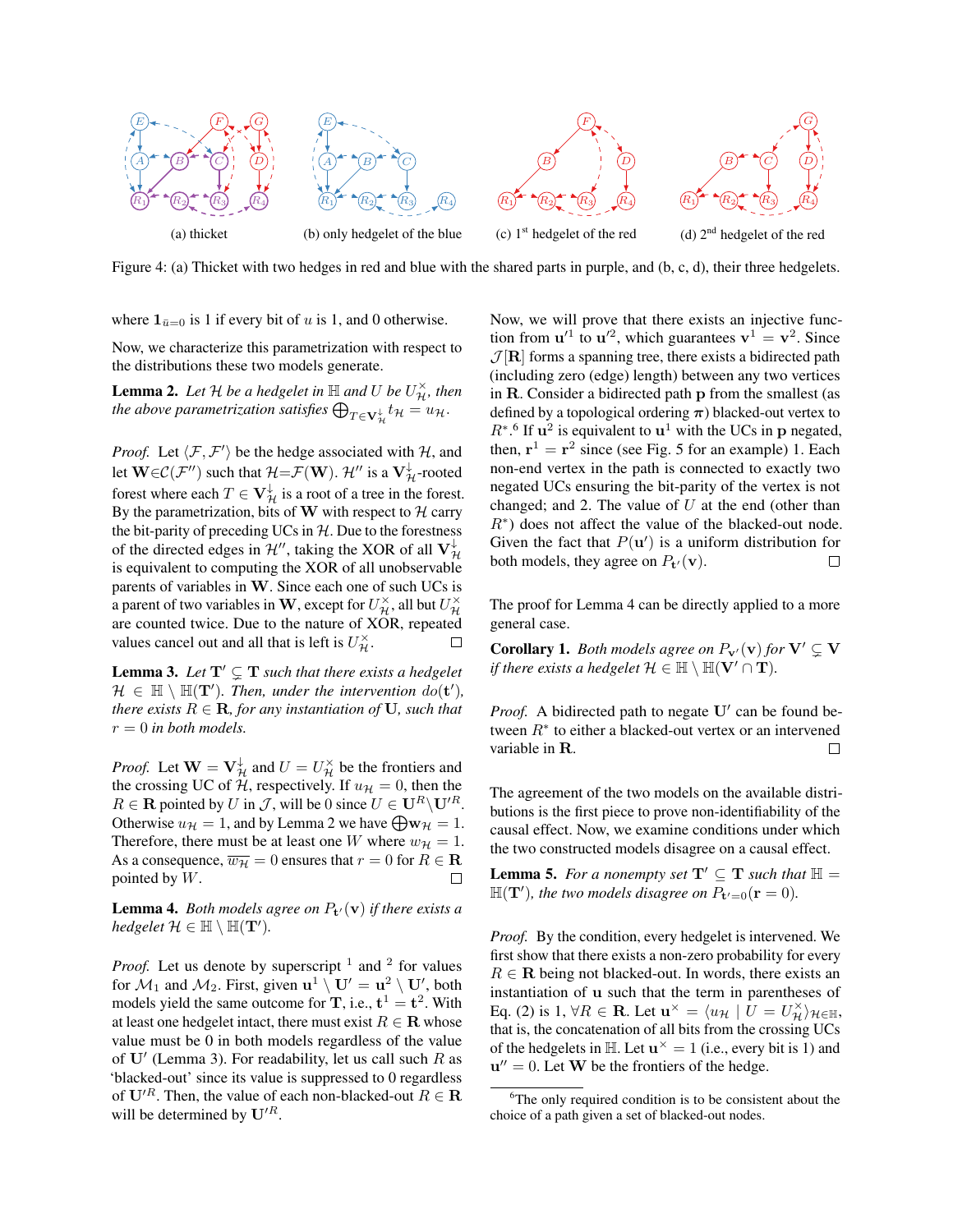If  $w = 0$ , then, together with  $u^{\times} = 1$  and  $u'' = 0$ , all switches will be turned on. Otherwise, there exists  $W \in \mathbf{W}$  such that  $w \neq 0$ . In other words, there exists a hedgelet *H* such that  $w_H = 1$ . Since  $\mathbf{u}'' = 0$  and  $\mathbf{t}' = 0$ , the value  $w_{\mathcal{H}}$  being 1 is due to  $u_{\mathcal{H}}^{\times} = 1$ . Let *S* be the variable in  $\mathcal{H}$ <sup> $\prime\prime$ </sup> pointed with the bidirected edge corresponding to  $U_{\mathcal{H}}^{\times}$ , the only element in  $U_{\mathcal{H}}^{\times}$ . Find a bidirected path in *H* from *S* to  $An(\mathbf{T}' \cap \mathcal{H})_{\mathcal{H}}$  (those variables that, under the intervention  $\mathbf{T}'$ , cannot influence frontiers of  $\mathcal{H}$  when UCs connecting to them are changed). It must exist otherwise it conflicts the definition of hedgelet, which consists of a c-component and its descendants. Negating the UCs in the path only affects *H*-specific bits of variables, and yields  $w_H = 0$ . Since UCs on the top are partitioned by hedgelets, we can independently apply the above procedure for every  $W \in W$  such that  $w \neq 0$  so as to obtain  $u''$  that leads to  $P(w = 0, u^{\times} = 1) > 0$  for both models.

In such an event where there is no blacked-out node,  $\mathcal{M}_1$ and  $\mathcal{M}_2$  yield  $\mathbf{r}^1$  and  $\mathbf{r}^2$  such that  $\bigoplus \mathbf{r}^1 = 0$  and  $\bigoplus \mathbf{r}^2 = 0$ 1. Combined with the fact that two models yield the same probability distributions when there exists a blacked-out node (partly from Lemma 4), two models disagree on  $P_{\mathbf{t}'}(\mathbf{r})$  resulting  $P_{\mathbf{t}'=0}^1(\mathbf{r} = 0) > P_{\mathbf{t}'=0}^2(\mathbf{r} = 0)$ .  $\Box$ 

For example, consider Fig. 3d, which is also a thicket. Among **T**, a pair of variables  $T_1$  and  $T_6$  are shared across hedgelets, while  $\mathbf{T} \setminus \{T_1, T_6\}$  appear in only one of them. This implies that under the proposed parametrization, the two constructed models agree on, for example,  $P_{t_2}(\mathbf{v})$ ,  $P_{t_3,t_5}(\mathbf{v})$ ,  $P_{t_2,t_3,r_2}(\mathbf{v})$ , or  $P_{t_4}(\mathbf{v})$ . However, they will disagree on, distributions such as  $P_{t_1}(\mathbf{v})$ ,  $P_{t_6}(\mathbf{v})$ , or  $P_{t_2,t_4}(\mathbf{v})$ . More formally, they agree on  $P_{\mathbf{v}'}(\mathbf{v})$  where<sup>7</sup>  $V' \in 2^{\{T_2, T_3, T_5\} \cup \mathbf{R}} \cup 2^{\{T_4\} \cup \mathbf{R}}$  and they disagree on  $P_{t'}(\mathbf{r})$  for  $\mathbf{T}' \subset 2^{\mathbf{T}}$ , except for the aforementioned sets.

Non-identifiability of an Observational Probability for a Degenerate Thicket In g-identifiability, we also seek whether an observational probability, which was trivially identifiable in previous literature, can be uniquely determined by available experimental data. In this section, our focus is a degenerate thicket  $J$ , which itself is a degenerate hedgelet *H*, that is,  $\mathcal{J} = \mathcal{J}[\mathbf{R}] = \mathcal{H}$ . Consider identifying  $P(\mathbf{r})$  given such  $\mathcal{J}$ .

We construct two models where  $P(\mathbf{r})$  is not identifiable given experiments on *every* non-empty subset of *J* . As in the previous section,  $R^*$  is an arbitrary variable in R. For  $R \in \mathbf{R}$  for  $\mathcal{M}_1$  and  $\mathcal{M}_2$ , except  $R^*$  in  $\mathcal{M}_2$ ,  $r \leftarrow \bigoplus \mathbf{u}'^R$ . For  $R = R^*$  in  $\mathcal{M}_2$ ,  $r \leftarrow \overline{\bigoplus \mathbf{u}'^R}$ . You may notice that this is exactly the same as Eqs. (2) and (3) in the previous section with the terms in parentheses explicitly removed



Figure 5: The bottom of a thicket is shown for two models where 'blacked-out' vertices are colored in gray. Instances  $u'^1$  and  $u'^2$  yield the same r given  $u^1 \setminus U' = u^2 \setminus U'.$ 

— there is no input from the top.

**Lemma 6.** *Two models agree on*  $P_{\mathbf{r}'}(\mathbf{r})$  *for*  $\emptyset \neq \mathbf{R}' \subseteq \mathbf{R}$ *.* 

*Proof.* As in Lemma 4, we will show the existence of an injective function between  $\mathbf{u}^1$  and  $\mathbf{u}^2$  (note that  $\mathbf{U} = \mathbf{U}'$ for a degenerate thicket). Find a bidirected path from one end at  $R^*$  and the other end at the smallest intervened variable. By using different values for the UCs in the path for  $\mathbf{u}^1$  and  $\mathbf{u}^2$ , they will agree on  $P_{\mathbf{r}'}(\mathbf{r})$ .  $\Box$ 

**Lemma 7.** *Two models disagree on*  $P(\mathbf{r})$ *.* 

*Proof.* 
$$
\bigoplus \mathbf{r}^1 = 0
$$
 while  $\bigoplus \mathbf{r}^2 = 1$  under observation.  $\Box$ 

We investigated the non-identifiability of an *arbitrary* query  $P_x(r)$  given *arbitrary* experiments  $\mathbb Z$  in an *arbitrary* thicket structure  $J$  rooted on R, based on its unique hedgelet decomposition and the relationships among the hedgelets, query, and available experiments with a novel parametrization. Next section extends this result to a general characterization of non-g-identifiability.

#### 3.2 A GRAPHICAL CONDITION FOR NON-G-IDENTIFIABILITY

The following result ties the presence of a thicket to the non-g-identifiability of a causal effect.

**Theorem 1.** If there exists a thicket  $\mathcal J$  for  $P_x(y)$  in  $\mathcal G$ *with respect to*  $\mathbb{Z}$ *, then,*  $P_x(y)$  *is not g-identifiable in*  $\mathcal{G}$ *.* 

*Proof.* Let  $R$  be the root set of  $J$ . We construct two models for  $J$  demonstrating non-g-identifiability.

(Case: non-degenerate *J*) Let  $X' = X \cap J$ . Each hedgelet in  $J$  intersects with  $X$  ensuring that every hedgelet is intervened on, given  $do(x)$ . Hence,  $P_{x}(r)$  is not gidentifiable following Corollary 1 and Lemma 5. We can map to  $P_{\mathbf{x}'}(\mathbf{y}')$  where  $\mathbf{Y}' \subseteq \mathbf{Y} \cap De(\mathbf{R})_{\mathcal{G}_{\overline{\mathbf{X}}}}$  (see Lemma 9 in Appendix A.2).

 $72^{\mathbf{X}}$  represents a power set of **X**, i.e., all subsets of **X** including an empty set.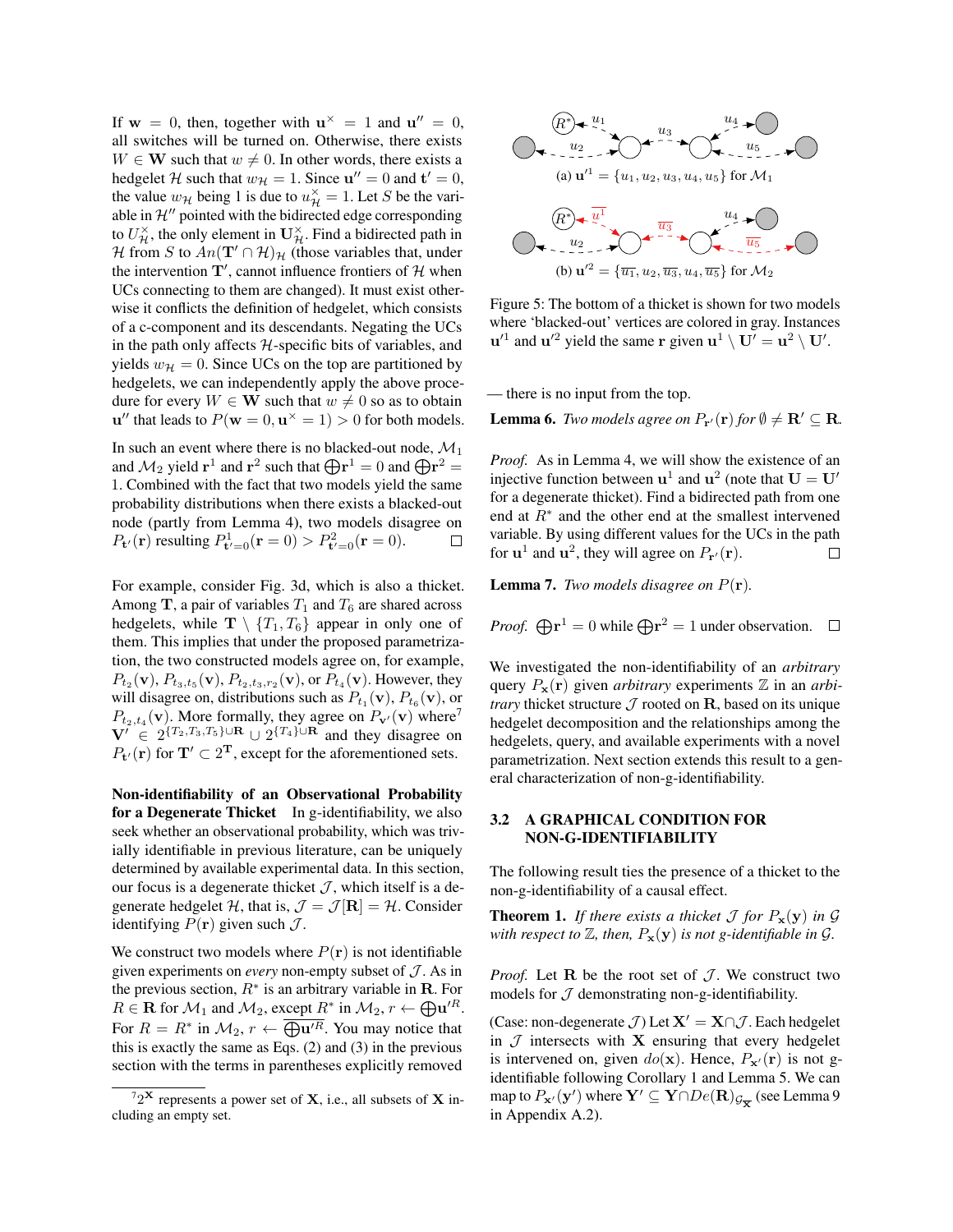(Case: degenerate *J*) By the definition,  $X \cap J = \emptyset$ ,  $P(\mathbf{r})$ is not g-identifiable following Lemmas 6 and 7. In the same way as the above, we map the result to  $P(y')$ .  $\Box$ 

Armed with a characterization of when the identification of a causal effect is not possible from the given input, in the next section, we provide a procedure that yields an expression for the target effect in terms of the input in all cases where there exists such mapping.

# 4 A COMPLETE ALGORITHM FOR G-IDENTIFIABILITY

Building on the graphical characterization of non-gID, in this section, we develop an algorithm for g-identifiability called GID (Alg. 1). For a given causal query, GID determines whether it's g-identifiable, and if so, it outputs a formula expressing the target effect in terms of the available distributions. The design of GID shares the same principles established by previous identifiability algorithms (e.g., IDENTIFY [Tian, 2002], ID [Shpitser and Pearl, 2006], ZID [Bareinboim and Pearl, 2012]). Still, in our case, the identification process is decomposed into two parts: pre- and post-activation of an available distribution, where SUB-ID takes care of a (classic) identification task for each factored query with a fixed distribution treated as observational, relative to the call-specific graph.

The algorithm takes a query  $P_x(y)$ , the causal graph  $\mathcal{G}$ , and available experiments  $\mathbb Z$  as inputs. During the process, the query and the causal graph may be transformed when necessary, and broken down into smaller sub-problems. Accordingly, the parameters y, x, and  $\mathcal G$  are local to each call, while  $Z$  is preserved throughout recursive calls.

The given  $G$  is modified only through Line 3, since experiments on variables that are not ancestors of  $Y$  have no effect on it, we only need to pay attention to experiments on ancestors of Y. Line 2 utilizes any matching experiment whenever possible. As mentioned above, Z outside the current scope can be of any value. Lines 4 and 6 modify and factorize the given query, respectively. At Line 7, given a factorized query, the algorithm examines whether an available distribution might be useful to estimate it, and delegates the identification to a subroutine, SUB-ID, which works as ID except that it uses one of the available distributions not necessarily  $P(\mathbf{v})$ .

The algorithm runs in  $O(mn^4)$  where  $m = |Z|$  and  $n =$ *|V|*. GID can be called subsequently  $O(n)$  times due to the factorization at Line 6 where each GID may call SUB-ID up to *m* times, thus, totaling  $O(nm)$  SUB-ID invocations, which may trigger, recursively, *n* times. Given that set or graphical operations take  $O(n^2)$ , it runs in  $O(mn^4)$ .

As for a running example, we revisit Fig. 1a where the query is  $P_x(y)$  and  $\mathbb{Z} = \{\{X_1\}, \{X_2\}\}\.$  All variables are ancestors of *Y* , and no variable needs to be added as an intervention (Lines 3 and 4). Since *W* and *Y* are not confounded in  $G \setminus X$ , the query is factorized into  $P_{\mathbf{x},w}(y)$  and  $P_{\mathbf{x},y}(w)$  (Line 6). The first query  $P_{\mathbf{x},w}(y)$ will pass through all conditions and SUB-ID will be called for experiments on both  $\{X_1\}$  and  $\{X_2\}$ . Focusing on the latter, with  $Q = P_{x_2}$  in  $G \setminus \{X_2\}$ ,  $Q_{x_1,w}(y)$  will be identified as  $Q(y|x_1, w) = P_{x_2}(y|x_1, w)$ , which can be simplified into  $P_{x_2}(y|w)$ . GID will try both experiments for the second query  $P_{\mathbf{x},y}(w)$ . With experiment on  $\{X_1\}$ ,  $Q = P_{x_1}$ ,  $P_{\mathbf{x},y}(w) = Q_{x_2,y}(w)$  will be refined to  $Q(w)$  (Line 12), and will be trivially identified as  $Q(w) = P_{x_1}(w)$  (Line 11). Therefore, the final formula becomes  $P_x(y) = \sum_{w} P_{x_2}(y|w) P_{x_1}(w)$ .

Lemma 8. *Whenever* SUB-ID *returns an expression for Q*x(y)*, it is correct.*

*Proof.* SUB-ID performs classic identifiability of  $Q_{\mathbf{x}}(\mathbf{y})$ with *Q*. The SUB-ID is an excerpt of ID algorithm where unnecessary statements (related to Lines 4 and 6) are removed because its parameters  $y$ ,  $x$ , and  $\mathcal G$  throughout its procedure satisfy i)  $(\mathbf{V} \setminus \mathbf{X}) \setminus An(\mathbf{Y})_{\mathcal{G}_{\overline{\mathbf{X}}}} = \emptyset$ , and ii)  $G \setminus X$  forms a c-component.

Theorem 2 (Soundness). *Whenever* GID *returns an expression for*  $P_x(y)$ *, it is correct.* 

*Proof.* Let x and y be local to the arguments of GID. GID correctly transforms the given query  $P_x(y)$  together with *G*, which is proved by [Shpitser and Pearl, 2006, Lemma 4–6]. The difference of GID compared to ID is i) returning an expression at Line 2, and ii) delegating identification with an available experiment at Line 7.

(i) Each experiment  $\mathbf{Z} \in \mathbb{Z}$  outside the scope of  $An(\mathbf{Y})_G$ can be ignored by Rule 3 of do-calculus (Line 3). Then,  $X = Z \cap V$  implies that  $P_x(y) = P_{x,z}V(y) =$  $P_{\mathbf{z}\cap\mathbf{V},\mathbf{z}\setminus\mathbf{V}}(\mathbf{y}) = P_{\mathbf{z}}(\mathbf{y})$  with z consistent with x.

(ii) First, the use of  $P_{\mathbf{z}}$  is valid when  $\mathbf{Z} \cap \mathbf{V} \subseteq \mathbf{X}$  since  $P_x(y) = P_{z,x} \setminus Z(y)$  where z is consistent with x. Then, this is identifying  $Q_{\mathbf{x} \setminus \mathbf{Z}}(\mathbf{y})$  with  $Q = P_{\mathbf{z}}$ , which is a classic identifiability instance assignable to SUB-ID.

 $\Box$ 

Combined with Lemma 8, GID is sound.

Theorem 3 (Completeness). GID *is complete.*

*Proof.* We show that there exists a thicket for  $P_x(y)$  in  $G$  with respect to  $Z$  whenever GID fails (Line 8). Let the arguments of GID be  $y'$ ,  $x'$ ,  $\mathcal{G}'$ , and  $\mathbb{Z}$  when it failed.

We first consider a case where  $\mathbf{Z}\cap\mathbf{V}'\nsubseteq\mathbf{X}'$  for every  $\mathbf{Z}\in\mathcal{Z}'$  $\mathbb Z$ . We construct a degenerate thicket  $\mathcal J$  as an R-rooted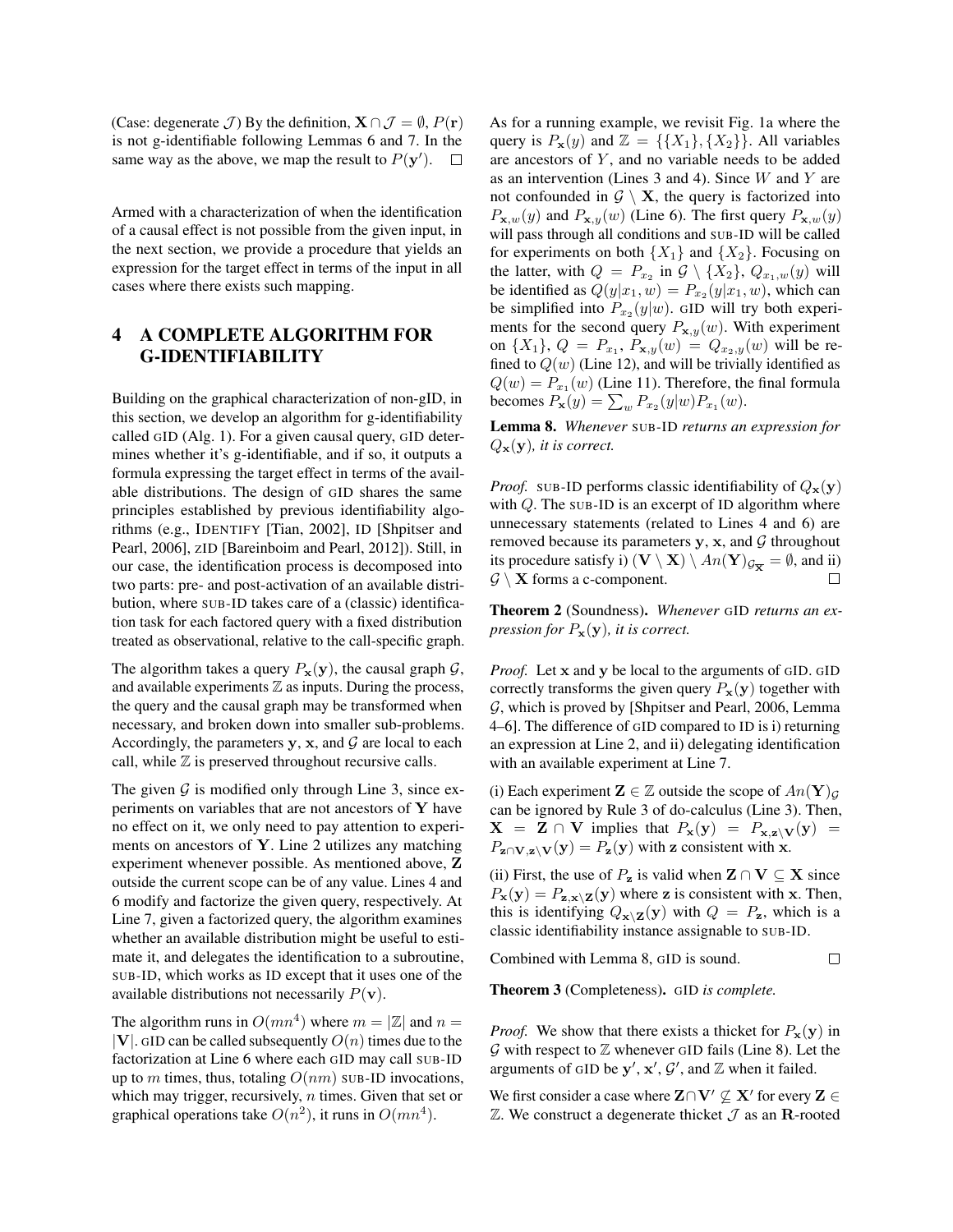#### Algorithm 1 GID: a complete identification algorithm for g-identifiability

1: **function** GID $(y, x, \mathcal{G}, \mathbb{Z})$ **Input:**  $y$ ,  $x$ : value assignments,  $\mathcal{G}$ : causal diagram,  $\mathbb{Z}$ : a collection of available experiments **Output:** an estimand computing  $P_x(y)$  with  $\{P_z\}_{\mathbf{Z}\in\mathbb{Z},\mathbf{z}\in\mathfrak{X}_{\mathbf{Z}}}$ . 2: if  $\exists z \in \mathbb{Z}$   $X = Z \cap V$  then return  $P_{z \setminus V, x}(y)$ 3: if  $V \neq An(Y)_{\mathcal{G}}$  then return  $GID(y, x \cap An(Y)_{\mathcal{G}}, \mathcal{G}[An(Y)_{\mathcal{G}}], \mathbb{Z})$ <br>4: if  $(W \leftarrow (V \setminus X) \setminus An(Y)_{\mathcal{G}_{\text{av}}}) \neq \emptyset$  then return  $GID(y, x \cup w, \mathcal{G})$ . if  $(W \leftarrow (V \setminus X) \setminus An(Y)_{\mathcal{G}_{\overline{X}}} \neq \emptyset$  then return  $\text{GID}(y, x \cup w, \mathcal{G}, \mathbb{Z})$ 5:  $\mathbb{S} \leftarrow C(\mathcal{G} \setminus \mathbf{X})$ <br>6: if  $|\mathbb{S}| > 1$  then 6: if  $|\mathbb{S}| > 1$  then return  $\sum_{\mathbf{v} \setminus (\mathbf{y} \cup \mathbf{x})} \prod_{\mathbf{S} \in \mathbb{S}} \operatorname{GID}(\mathbf{s}, \mathbf{v} \setminus \mathbf{s}, \mathcal{G}, \mathbb{Z})$ 7: for  $\mathbf{Z} \in \mathbb{Z}$  such that  $\mathbf{Z} \cap \mathbf{V} \subseteq \mathbf{X}$  do return SUB-ID $(y, x \setminus \mathbf{Z}, P_{(\mathbf{z} \setminus \mathbf{V}), x \cap \mathbf{Z}}, \mathcal{G} \setminus (\mathbf{Z} \cap \mathbf{X}))$  if not NONE 8: throw FAIL 9: **function** SUB-ID(y, x, Q, G)<br>10: {S}  $\leftarrow C(G \setminus X)$ 10:  ${S} \leftarrow C(G \setminus X)$ <br>11: **if**  $X = \emptyset$  then ret 11: if  $\dot{\mathbf{X}} = \emptyset$  then return  $\sum_{\mathbf{v} \setminus \mathbf{y}} Q(\mathbf{v})$ 12: if  $V \neq An(Y)_{\mathcal{G}}$  then return SUB-ID( $y, x \cap An(Y)_{\mathcal{G}}, \sum_{v \setminus An(Y)_{\mathcal{G}}} Q, \mathcal{G}[An(Y)_{\mathcal{G}}]$ ) 13: **if**  $C(G) = V$  then return NONE<br>14: **if**  $S \in C(G)$  then return  $\sum_{n \ge 1} \prod_{n=1}^{n}$ 14: **if**  $S \in C(G)$  then return  $\sum_{s\setminus y} \prod_{V_i \in Y} Q(v_i | v_\pi^{(i-1)})$ . 15: if  $S \subsetneq S' \in \mathcal{C}(\mathcal{G})$  then, return  $SUB-ID(\mathbf{y}, \mathbf{x} \cap S', \prod_{V_i \in S'} Q(V_i | \mathbf{V}_{\pi}^{(i-1)} \cap S', \mathbf{v}_{\pi}^{(i-1)} \setminus S'), \mathbf{S}')$ 

minimal c-component in  $\mathcal{G}'[\mathbf{R}]$  where  $\mathbf{R} = \mathbf{V}' \setminus \mathbf{X}'$ .  $\mathcal{J}$ is a valid thicket for  $P_x(y)$  in  $G$  given  $Z$  because: (i)  $\mathbf{R} \subseteq An(\mathbf{Y})_{\mathcal{G}_{\mathbf{X}}}$  (Lines 3–6); (ii)  $\mathcal{G}'[\mathbf{R}]$  is a c-component (Lines 5, 6); and  $\mathbf{Z} \cap \mathbf{R} \neq \emptyset$  for every  $\mathbf{Z} \in \mathbb{Z}$ .

We now construct a non-degenerate thicket with hedges associated with the failed queries via SUB-ID. Consider a hedge for  $P_{\mathbf{x}'\setminus\mathbf{Z}}(\mathbf{y}')$  in  $\mathcal{G}'\setminus\mathbf{Z}$  for some  $\mathbf{Z}\in\mathbb{Z}$  such that  $\mathbf{Z} \cap \mathbf{V}' \subseteq \mathbf{X}'$ . Replacing its bottom with R forming a minimal c-component, which is the same as the degenerate thicket above, results in a valid hedge for  $P_{\mathbf{x}'\setminus\mathbf{Z}}(\mathbf{y}')$ in  $\mathcal{G}' \setminus \mathbf{Z}$  since  $\mathbf{R} = An(\mathbf{Y}')_{\mathcal{G}'_{\mathbf{X}'}}$ . Hence, a thicket formed by the union of the modified hedges will satisfy the characteristics of its root set as described in Def. 6.

We then show that each hedgelet of the hedges composing the thicket intersects with X. We start by decomposing  $X'$  into three parts:  $X'_1 = X' \cap X$ ;  $X'_2 = X' \cap W$ ; and  $X_3' = X' \setminus (X \cup W)$  where W is the set of variables which was combined with  $X$  at Line 4, which occurs at most once. Then, there exists no directed edge from  $X'_1$  to  $X'_3$ (Line 4), and no bidirected edge between  $\mathbf{X}'_3$  and  $\mathbf{R}$ .<sup>8</sup> For the sake of contradiction assume that  $X'_1 = \emptyset$ . The cross UC of the hedgelet should point towards  $X'_2$ , which can only be connected to  $\bf R$  via directed paths only through  $X'_1$  (Line 3). This contradicts the definition of hedgelet, which must be a forest. Consequently, the superimposition of the modified hedges is a thicket formed for  $P_x(y)$ .

Whenever GID fails, there exists a thicket for  $P_x(y)$  with respect to  $\mathbb Z$ . Hence, the result follows from Thm. 1.  $\Box$  Corollary 2 (Do-calculus Completeness). *The rules of do-calculus together with standard probability manipulations are complete for determining g-identifiability of all causal effects of the form*  $P_x(y)$ *.* 

*Proof.* GID and SUB-ID reuse steps employed in ID except for Lines 2 and 7, which correspond to the Rule 3 of do-calculus. Since all steps in ID can be mapped to applications of do-calculus and probability axioms ([Shpitser and Pearl, 2006, Thm. 7]), the result follows.  $\Box$ 

### 5 CONCLUSIONS

We studied the identification of causal effects from arbitrary combinations of observational and experimental distributions, which generalizes two canonical settings in which no interventions [Pearl, 1995] and all interventions over a set of variables [Bareinboim and Pearl, 2012] are available. This problem has been called g-identifiability, or gID for short. We developed a general algorithm for solving gID and proved its completeness. We introduced new machinery to better understand and more precisely characterize non-trivial forbidden structures that preclude gID, which can be seen as instances of hedgelets and thickets. Finally, as a corollary of these results, we proved that do-calculus is complete for the task of g-identifiability.

#### Acknowledgements

This research is supported in parts by grants from NSF IIS-1704352, and IIS-1750807 (CAREER), IBM Research, and Adobe Research.

<sup>&</sup>lt;sup>8</sup>Consider the first encounter with Line 5. If  $|\mathbb{S}|=1$ , then  $\mathbf{X}'_3 = \emptyset$ . Otherwise if  $|\mathbb{S}| > 1$ ,  $\mathbf{X}'_3$  corresponds to those variables in " $\mathcal{G} \setminus \mathbf{X}$ " (that is,  $\mathcal{G}[An(\mathbf{Y})_{\mathcal{G}}] \setminus ((\mathbf{X} \cap An(\mathbf{Y})_{\mathcal{G}}) \cup \mathbf{W})$  after Lines 3 and 4) but not connected to  $Y' = R$  via bidirected edges.